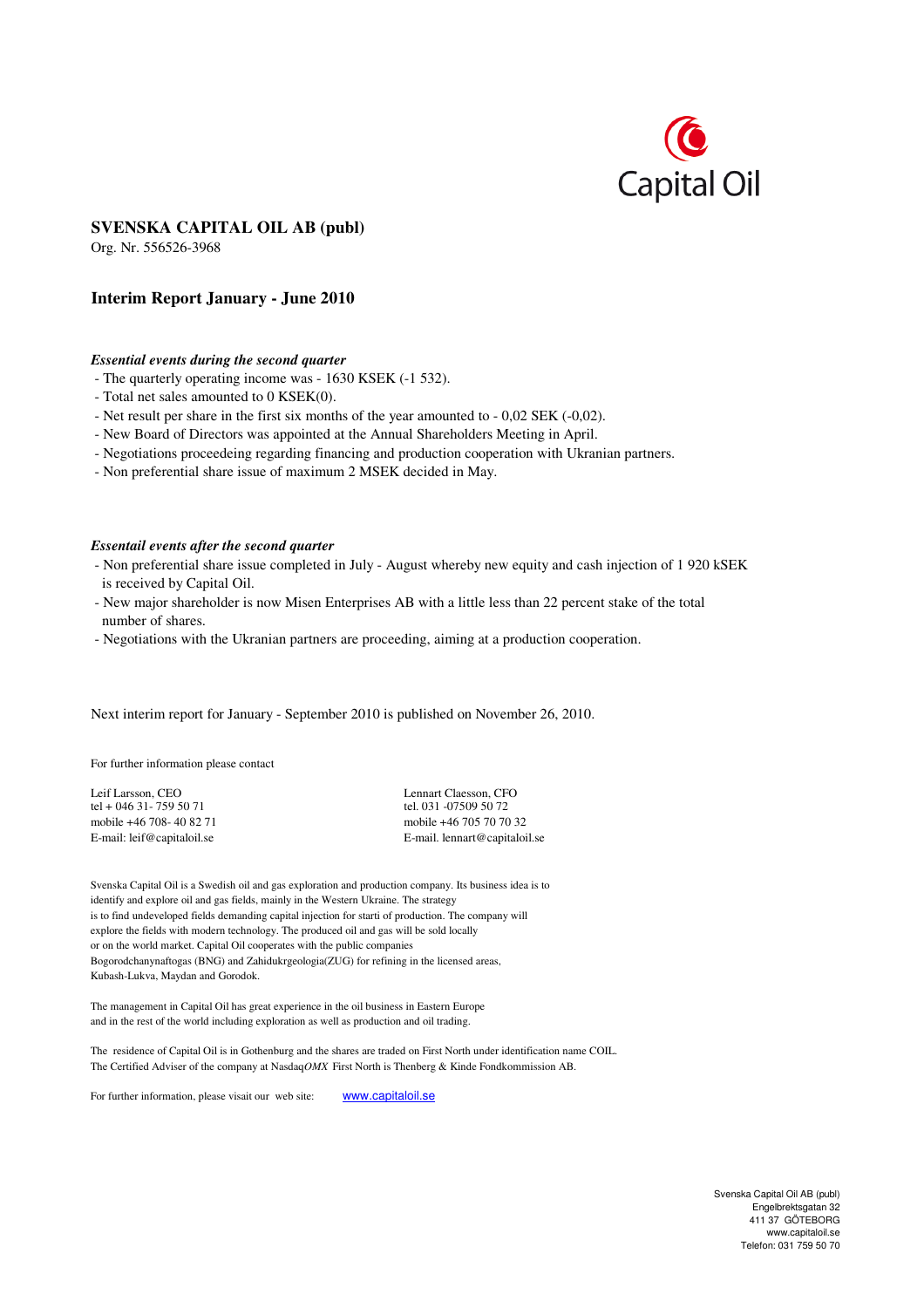

### **Financial results – the group and the parent company**

Income after financial items for Capital Oil Group for the second quarter 2010 was - 1 069 KSEK to be compared with - 1 754 KSEK for the corresponding period last year and - 3 275 KSEK (-3 264) for the first half of 2010.

Operating income after financial items of the parent company for the second quarter amounted to - 1 457 KSEK (-1 268) and for the first half year 2010 to - 3 784 KSEK

(-2 852). Total revenue of the group was 0 (0). Total revenue of the parent company amounted to 0 KSEK (638) in the second quarter and for the first half year 2010 to 481 KSEK (1 279). The revenue of the parent company consists of invoicing of operating expenses according to the Joint Activity Agreement. These expenses have earlier, like the expenses in the Ukrainian subsidiary, been capitalized as exploration licenses in the group accounts. This is however not made any longer but are, as was done in the full year accounts 2009, immediately depreciated to zero both in the group accounts as well in the parent compny accounts.

From second quarter this year has, in line with the JA rules, the transit invoicing of actual costs been ceased. This is the rational behind the reduction of turnover in the parent company.

## **Cash situation**

On the 30th of June 2010 the cash equivalents of the group amounted to 345 KSEK (8 382). The cash flow from operating activities before working capital activities amounted to - 3 648 KSEK (-4 274) for the first half of the year.

By the non preferential new share issue the group received new equity and cash injection with totally 1 920 KSEK during July and August.

In order to further strengthen the capital base of the company a preferential share issue can be an option later on.

### **Investing activities**

The investing activities in Ukraine amounted in the first half of 2010 to 0 KSEK (3 493). The investments in Ukraine are reported as exploration licenses in the group. The depreciation will take place when the exploration phase is ended. In the full year accounts 2009 all exploration licenses were depreciated to zero in the consolidation, as the poor cash situation in the company does not make the commencing of production drilling feasable. This is also the reason why no exploration expenses have been balanced during the first half of the current year.

> Svenska Capital Oil AB (publ) Engelbrektsgatan 32 411 37 GÖTEBORG www.capitaloil.se Telefon: 031 759 50 70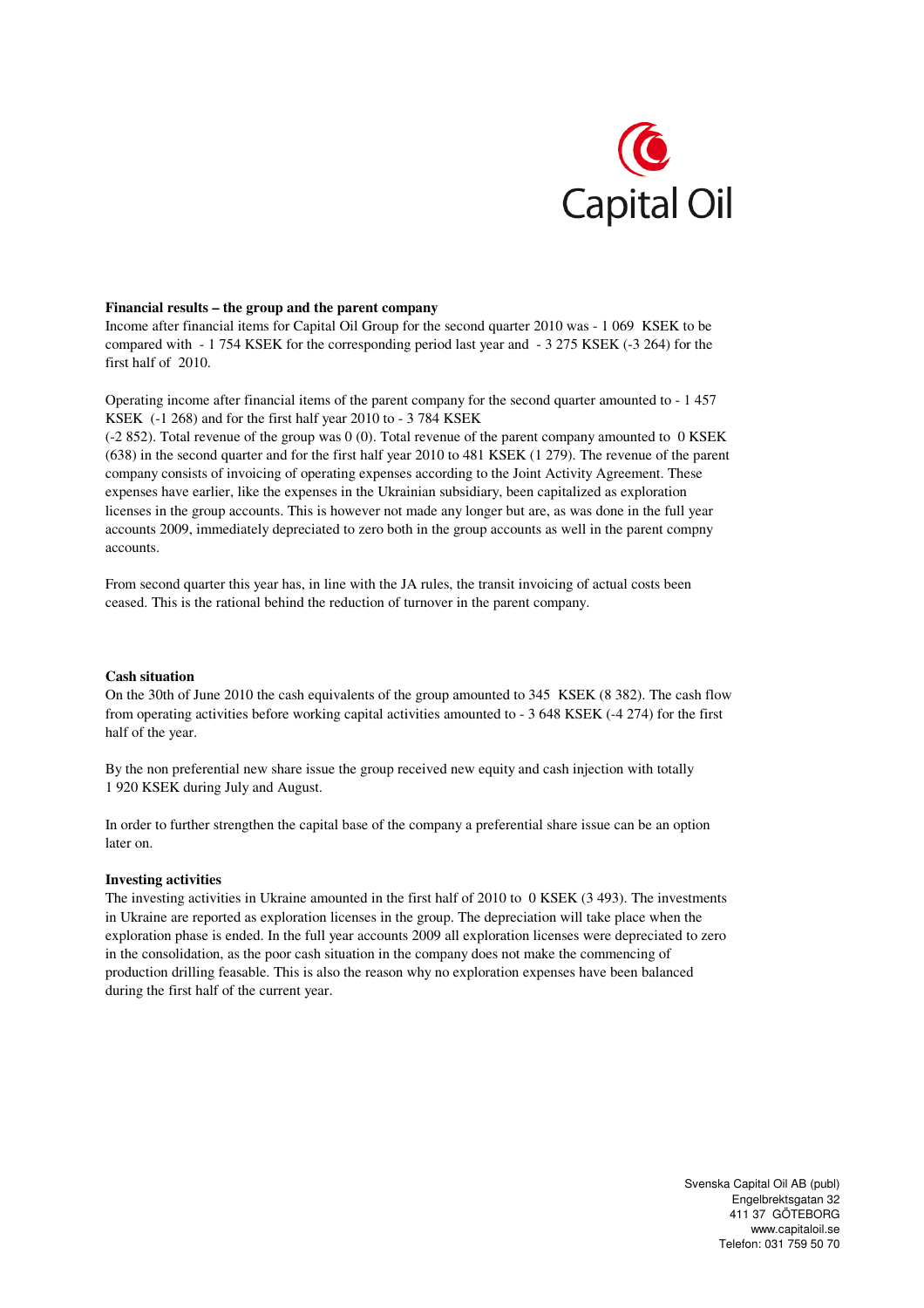

### **Essential events during the second quarter**

- As earlier this year the activities during the second quarter have been focusing on the negotiations with the Ukranian oil konsortium interested in financing and production cooperation with Capital Oil. - These negotiations made it possible for the Board of Directors to decide to implement a non preferential share issue amounting to maximum 2 MSEK directed towards the Ukranian partners.

Thereby the Board partly utilised the authorisation by the Annual Shareholders Meeting to issue new shares up to maximum 8,5 MSEK till next GSM. The Ukranian parties are intrested to get access to a West European stock market place and as compensation for that they are prepared to provide Capital Oil an issue in kind composed by oil and gas production in Ukraine.

- The earlier decision to evaluate the possibilities to sell the Ukranian subsidiary is in progress. An alternative option is that this company will be a part of the future operations of Capital Oil in Ukraine.

#### **Essential events after the second quarter**

- Above mentioned non preferential new share issue was comleted during July and August whereby Capital Oil receives totally 1 920 000 SEK in new equity and cash. The number of shares were increased by 48 000 000 in the issue and are thereafter in total 221 122 223 shares.

- By the new share issue Misen Enterprises AB ( the earlier mentioned company name MSN Enterprises AB) is the new main owner in the company holding a little less than 22 percent of the total number of issued shares.

## **Expected future development of the company**

As the negotiations with the Ukranian parties have taken a big step forward there are good opportunities for a future positve development, beneficial for old as well as new shareholders in the company**.**

In the nexcoming future discussions will be focusing on potential assets possible to be included in an issue in kind in Capital Oil in order to add positive cash-flow and a good profitability in the future.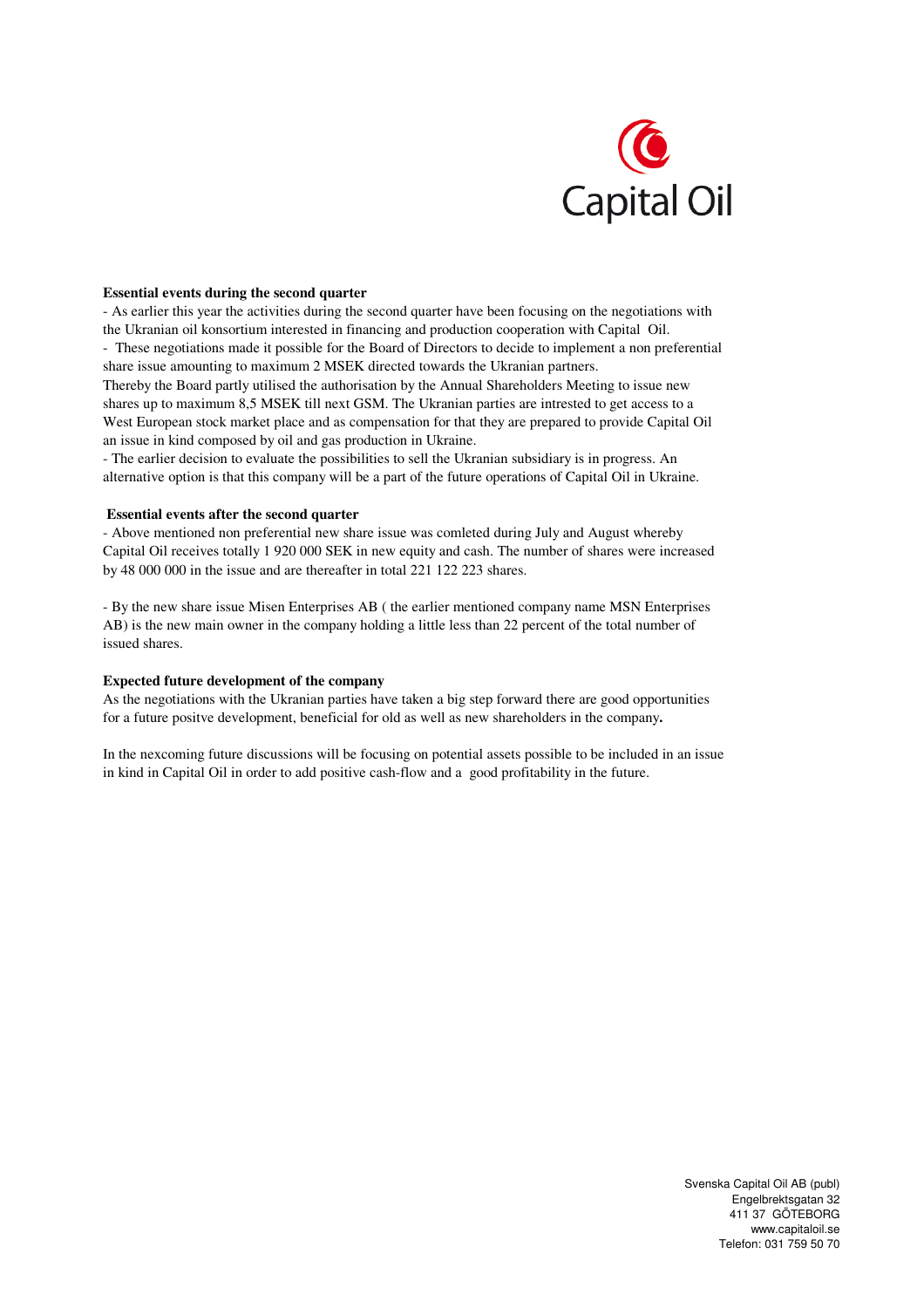

## **Environmental influence**

By the Joint Activity Agreement with BNG, the company has agreed to finance the work with reparing the old wells with environmental impact. This work was finished in 2008 and no further restoring work is prepared.

## **Accounting principles**

The greport is prepared according to the International Financial Reporting Standards (IFRS) as they were adopted by EU.

## **Financial risks**

Capital Oil works with prospecting and extraction of hydrocarbones with focus on establishing oil and gas production in Ukraine. The company is thereby exposed to a complex mix of branch specific risks like price development of oil, permissions regarding investigation, processing and environment together with the uncertainty of the value of the completed exploration work and the following field exploration work.

In addition to these risks more general risk factors like business trend and exchange rate fluctuation must be considered.

## **First North**

Svenska Capital Oil AB (publ) is listed on First North which is a market place operated by Nasdaq*OMX* Nordic Exchange Stockholm AB and the company thereby adhereto the rulings valid for First North.

The company´s Certified Adviser is Thenberg & Kinde Fondkommission AB.

## **Future reports**

Interim report after Q3 2010 will be launched on November 26, 2010.

This report has not been reviewed by the company auditors.

Gothenburg the 27th of August 2010

Svenska Capital Oil AB (publ)

The board of directors

For more information, please contact:

Leif Larsson, CEO telephone +46 (0)31 759 50 71 mobile 0708- 40 82 71 e-mail :leif@capitaloil.se

Lennart Claesson, CFO telephone +46 (0)31 759 50 72 mobile 0705- 70 70 32 e-mail: lennart@capitaloil.se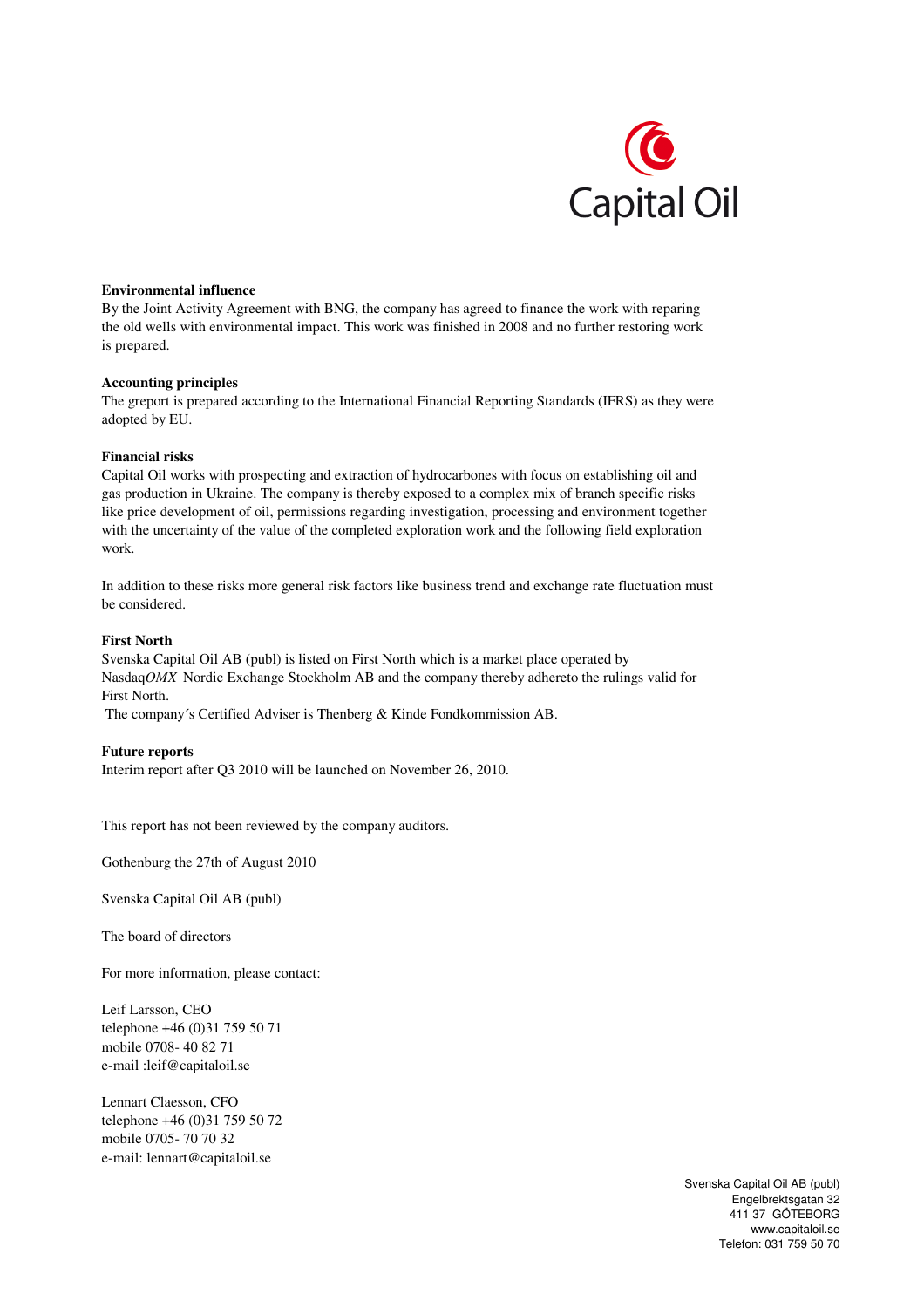

## **INCOME STATEMENT-THE GROUP**

|                                        | April 1-June 30 | April 1-June 30 | Jan 1-June 30 | Jan 1-June 30 Jan 1-Dec 31 |              |
|----------------------------------------|-----------------|-----------------|---------------|----------------------------|--------------|
|                                        | 2010            | 2009            | 2010          | 2009                       | 2009         |
| All amounts in KSEK                    | 3 months        | 3 months        | 6 months      | 6 months                   | 12 months    |
| <b>Sales</b>                           |                 |                 |               |                            |              |
| Net sales                              | 0               | 0               | 0             | 0                          | 0            |
|                                        | $\mathbf{0}$    | $\mathbf 0$     | $\mathbf{0}$  | $\mathbf{0}$               | $\mathbf{0}$ |
| Other expenses                         |                 |                 |               |                            |              |
| Other expenses                         | $-669$          | $-541$          | $-1689$       | $-1548$                    | $-3252$      |
| Personnel expenses                     | $-765$          | $-741$          | $-1208$       | $-1426$                    | $-2483$      |
| Depreciation of tangible assets        | $-195$          | $-250$          | $-403$        | $-391$                     | $-730$       |
| Write-down of exploration licenses     | 0               | $\mathbf 0$     | $-843$        | 0                          | $-95621$     |
| Write-down of financial assets         | 0               | 0               | 0             | 0                          | $-5524$      |
| Write-down of tangible assets          | 0               | 0               | 0             | 0                          | $-10407$     |
| Capital loss from sale of tangible and |                 |                 |               |                            |              |
| intangible assets                      | 0               | 0               | 0             | 0                          | $-1859$      |
|                                        | $-1630$         | $-1532$         | $-4144$       | $-3365$                    | $-119876$    |
| <b>Operating profit/loss</b>           | $-1630$         | $-1532$         | $-4144$       | $-3365$                    | $-119876$    |
| <b>Financial items</b>                 |                 |                 |               |                            |              |
| Interest income                        | 0               | 18              | 1             | 73                         | 77           |
| Currency exchange gains/losses         | 562             | $-232$          | 873           | 40                         | $-1.348$     |
| Interest expense                       | $-1$            | -8              | -5            | $-12$                      | $-17$        |
|                                        | 561             | $-222$          | 869           | 101                        | $-1288$      |
| Profit/loss after financial items      | -1 069          | $-1754$         | $-3275$       | $-3264$                    | $-121164$    |
| Net profit/loss for the period         | -1 069          | $-1754$         | $-3275$       | $-3264$                    | $-121164$    |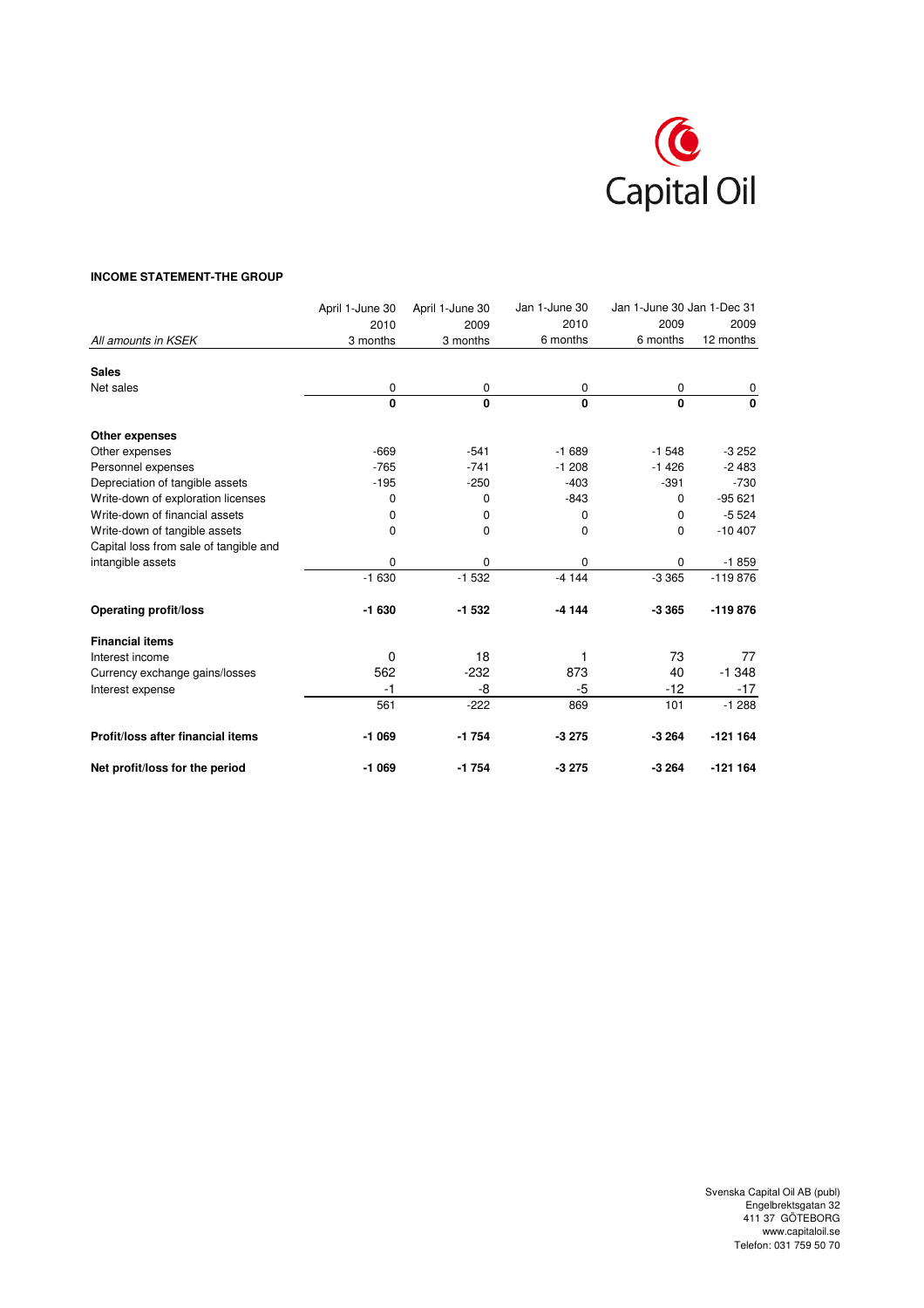

## **BALANCE SHEET - THE GROUP**

| All amounts in KSEK                 | 30 June 2010 | 30 June 2009 | 31 Dec 2009 |
|-------------------------------------|--------------|--------------|-------------|
| <b>ASSETS</b>                       |              |              |             |
| <b>Fixed assets</b>                 |              |              |             |
| Intangible assets                   |              |              |             |
| <b>Exploration licenses</b>         | 0            | 93 208       | 0           |
|                                     | $\mathbf 0$  | 93 208       | $\Omega$    |
| Tangible assets                     |              |              |             |
| Plant and machinery                 | 2568         | 2868         | 2824        |
| Fixed assets under construction     | 6774         | 21 158       | 5705        |
|                                     | 9 3 4 2      | 24 0 26      | 8529        |
| <b>Financial assets</b>             |              |              |             |
| Other long-term receivables         | 0            | 4 0 5 7      | 0           |
|                                     | $\Omega$     | 4 0 5 7      | $\Omega$    |
| <b>Total fixed assets</b>           |              |              |             |
|                                     | 9 3 4 2      | 121 291      | 8 5 29      |
| <b>Current assets</b>               |              |              |             |
| <b>Current receivables</b>          |              |              |             |
| Other receivables                   | 1997         | 3684         | 1 553       |
| Prepaid expenses and accrued income | 1 3 1 8      | 553          | 939         |
|                                     | 3 3 1 4      | 4 2 3 7      | 2 4 9 2     |
| <b>Cash and bank balances</b>       | 345          | 8 3 8 2      | 3838        |
| <b>Total current assets</b>         | 3660         | 12619        | 6 3 3 0     |
| <b>TOTAL ASSETS</b>                 | 13 002       | 133 910      | 14859       |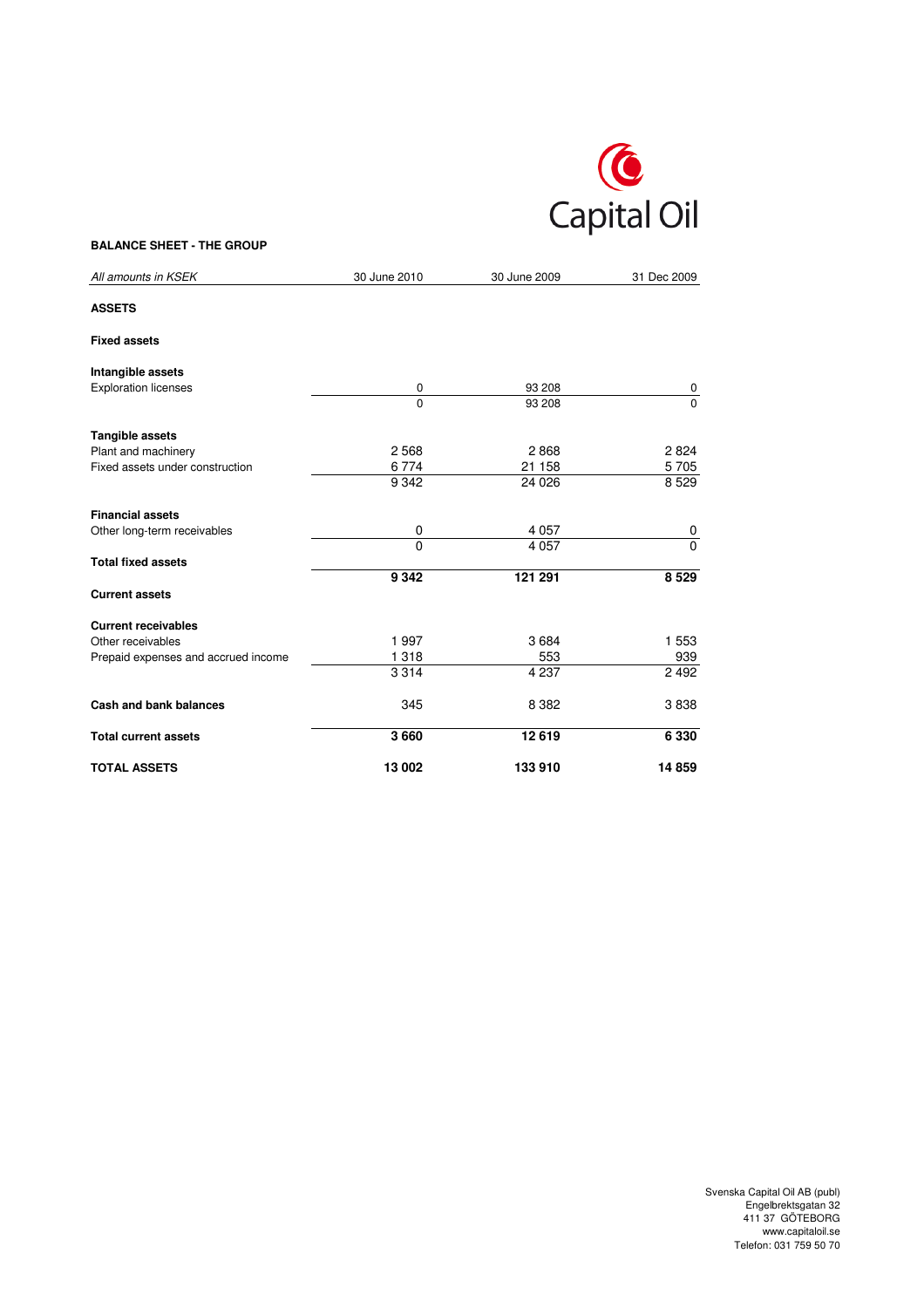## **BALANCE SHEET-THE GROUP**



| All amounts in KSEK                  | 30 June 2010 | 30 June 2009 | 31 Dec 2009 |
|--------------------------------------|--------------|--------------|-------------|
| <b>EQUITY AND LIABILITIES</b>        |              |              |             |
| Equity                               |              |              |             |
| Share capital                        | 3462         | 17312        | 17312       |
| Other reserves                       | $-1.307$     | 145 184      | 143 758     |
| Profit/loss brought forward          | 12 243       | $-26614$     | $-26614$    |
| Profit/loss for the period           | $-3275$      | $-3264$      | $-121164$   |
| <b>Total equity</b>                  | 11 123       | 132 618      | 13 29 2     |
| Short-term debt                      |              |              |             |
| Accpunts payable                     | 691          | 493          | 374         |
| Other short-term liabilities         | 200          | 227          | 594         |
| Accrued expenses and deferred income | 988          | 572          | 599         |
|                                      | 1879         | 1 292        | 1567        |
| Total short-term debt                |              |              |             |
| <b>TOTAL EQUITY AND LIABILITIES</b>  | 13 002       | 133910       | 14 859      |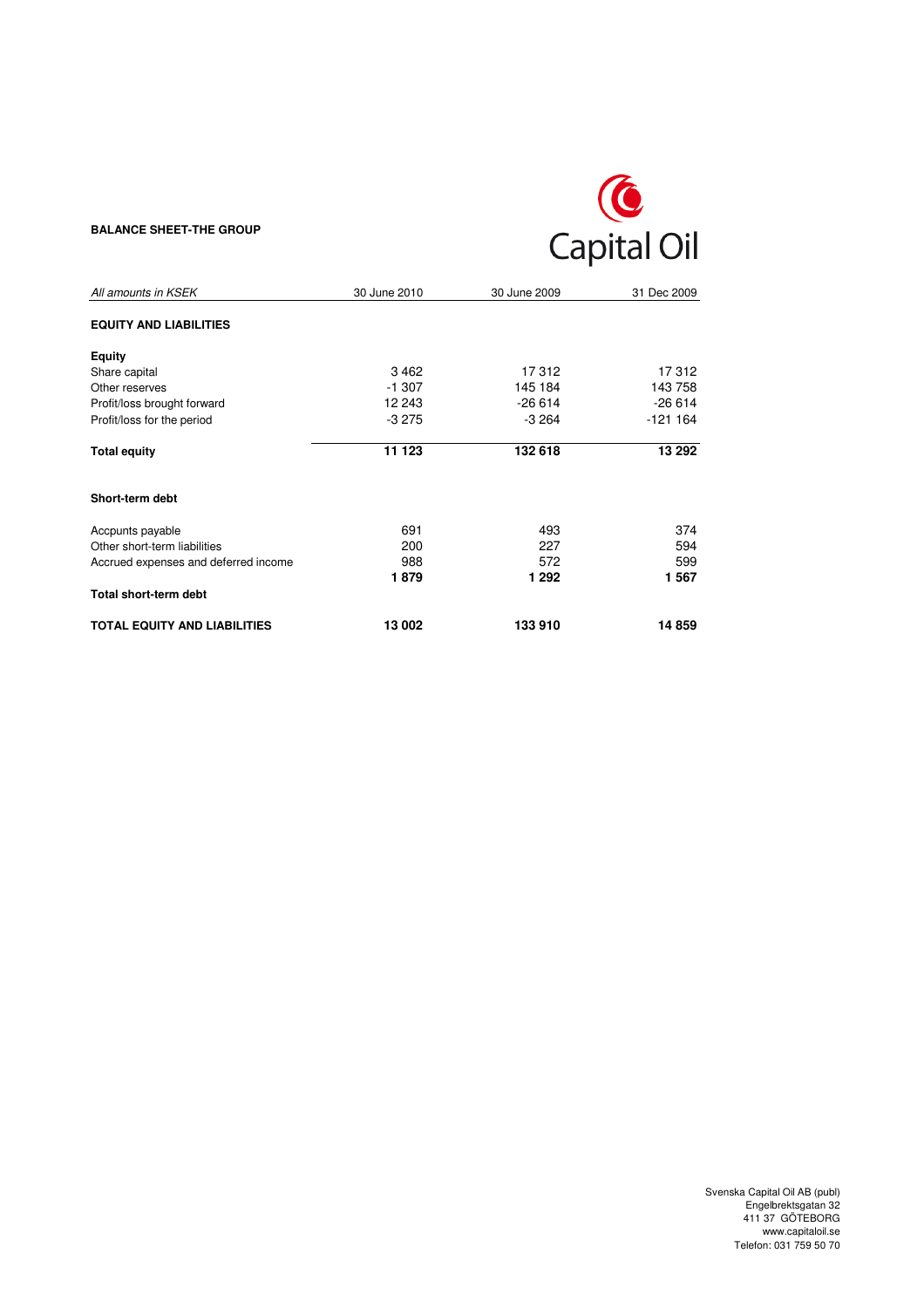## **GROUP EQUITY DEVELOPMENT**



|                                                                      | Share<br>capital | Other capital provided | Other reserves     | Accumulated<br>profit/loss | <b>Total equity</b> |
|----------------------------------------------------------------------|------------------|------------------------|--------------------|----------------------------|---------------------|
| Equity brought forward 2004-01-01                                    | 100              | 0                      | 0                  | $-115$                     | $-15$               |
| Net income                                                           |                  |                        |                    |                            |                     |
| Net profit of the year<br>Other result                               |                  |                        |                    | $-65$                      | $-65$               |
| <b>Translation difference</b>                                        |                  |                        |                    |                            | 0                   |
| Total net income                                                     |                  |                        | 0                  | -65                        | -65                 |
| <b>Transactions with shareholders</b>                                |                  |                        |                    |                            |                     |
| Shareholders contribution                                            |                  | 18                     |                    |                            | 18                  |
| New share issue in progress<br>Total transactions with shareholders  |                  | 2800<br>2818           |                    |                            | 2800<br>2818        |
| Ingående eget kapital 2005-01-01                                     | 100              | 2818                   | 0                  | $-180$                     | 2738                |
| Net income<br>Net profit of the year                                 |                  |                        |                    | $-2131$                    | $-2131$             |
| Other result                                                         |                  |                        |                    |                            |                     |
| <b>Translation difference</b><br>Total net income                    |                  |                        | 2<br>2             | -2 131                     | 2<br>-2 129         |
| <b>Transactions with shareholders</b>                                |                  |                        |                    |                            |                     |
| New share issue                                                      | 2 4 5 5          | $-2455$                |                    |                            | 0                   |
| New share issue in progress<br>Total transactions with shareholders  | 2 4 5 5          | 1 0 0 0<br>$-1455$     |                    |                            | 1 0 0 0<br>1 000    |
| Equity brought forward 2006-01-01                                    | 2555             | 1 3 6 3                | 2                  | -2311                      | 1609                |
| Net income                                                           |                  |                        |                    | $-15436$                   | $-15436$            |
| Net profit of the year<br>Other result                               |                  |                        |                    |                            |                     |
| <b>Translation difference</b>                                        |                  |                        | 5                  |                            | 5                   |
| <b>Total net income</b><br><b>Transactions with shareholders</b>     |                  |                        | 5                  | $-15436$                   | -15 431             |
| Offset issue                                                         | 2756             | 2 2 4 4                |                    |                            | 5 0 0 0             |
| New share issue<br><b>Issue expenses</b>                             | 1597             | 4 2 2 0<br>$-536$      |                    |                            | 5817                |
| New share issue in progress                                          |                  | 5692                   |                    |                            | $-536$<br>5692      |
| Total transactions with shareholders                                 | 4 3 5 3          | 11 620                 |                    |                            | 15973               |
| Equity brought forward 2007-01-01<br>Net income                      | 6908             | 12 983                 | 7                  | $-17747$                   | 2 1 5 1             |
| Net profit of the year                                               |                  |                        |                    | $-1407$                    | $-1407$             |
| Other result<br><b>Translation difference</b>                        |                  |                        | $-188$             |                            |                     |
| Total net income                                                     |                  |                        | $-188$             | $-1407$                    | -188<br>$-1595$     |
| <b>Transactions with shareholders</b>                                |                  |                        |                    |                            |                     |
| New share issue<br>Issue expenses                                    | 7 1 7 0          | 131 687<br>$-12200$    |                    |                            | 138 857<br>$-12200$ |
| Total transactions with shareholders                                 | 7170             | 119 487                |                    |                            | 126 657             |
| Equity brought forward 2008-01-01<br>Net income                      | 14 078           | 132 470                | $-181$             | $-19154$                   | 127 213             |
| Net profit of the year                                               |                  |                        |                    | $-7541$                    | $-7541$             |
| Other result                                                         |                  |                        |                    |                            |                     |
| Liquidation Lituania<br><b>Translation difference</b>                |                  | $-18$                  | $-1401$            | 18                         | 0<br>-1401          |
| Total net income                                                     |                  | $-18$                  | -1 401             | -7 523                     | -8 942              |
| <b>Transactions with shareholders</b><br>New share issue in progress |                  | 19 404                 |                    |                            | 19 4 04             |
| <b>Issue expenses</b>                                                |                  | $-1978$                |                    |                            | $-1978$             |
| Balanced value of services of emplyees                               |                  |                        |                    | 63                         | 63                  |
| Deferred tax asset<br>Total transactions with shareholders           |                  | 17426                  |                    | 18<br>81                   | 18<br>17 507        |
| Equity brought forward 2009-01-01                                    | 14 078           | 149878                 | -1 582             | -26 596                    | 135 778             |
| Net income<br>Net profit of the year                                 |                  |                        |                    | $-121164$                  | $-121164$           |
| Other result                                                         |                  |                        |                    |                            |                     |
| <b>Translation difference</b>                                        |                  |                        | -1 176             |                            | $-1176$             |
| Total net income<br><b>Transactions with shareholders</b>            |                  |                        | $-1176$            | $-121164$                  | -122 340            |
| New share issue                                                      | 3 2 3 4          | $-3234$                |                    |                            | $\mathbf 0$         |
| Issue expenses<br>Deferred tax asset                                 |                  | $-128$                 |                    | $-18$                      | $-128$<br>$-18$     |
| Total transactions with shareholders                                 | 3 2 3 4          | -3 362                 |                    | $-18$                      | $-146$              |
| Equity brought forward 2010-01-01<br>Net income                      | 17312            | 146 516                | $-2759$            | $-147778$                  | 13 29 2             |
| Net profit of the year                                               |                  |                        |                    | $-3275$                    | -3 275              |
| Other result                                                         |                  |                        |                    |                            |                     |
| <b>Translation difference</b><br>Total net income                    |                  |                        | 1 1 0 6<br>1 1 0 6 | -3 275                     | 1 1 0 6<br>-2 169   |
| <b>Transactions with shareholders</b>                                |                  |                        |                    |                            |                     |
| Share capital write down                                             | $-13850$         |                        |                    | 13850                      | $\pmb{0}$           |
| Exploitation of premium fund<br>Total transactions with shareholders | -13850           | -146 171<br>-146 171   | 0                  | 146 171<br>160 021         | 0<br>0              |
|                                                                      |                  |                        |                    |                            |                     |
| Equity brought forward 2010-06-30                                    | 3462             | 345                    | -1 653             | 8967                       | 11 123              |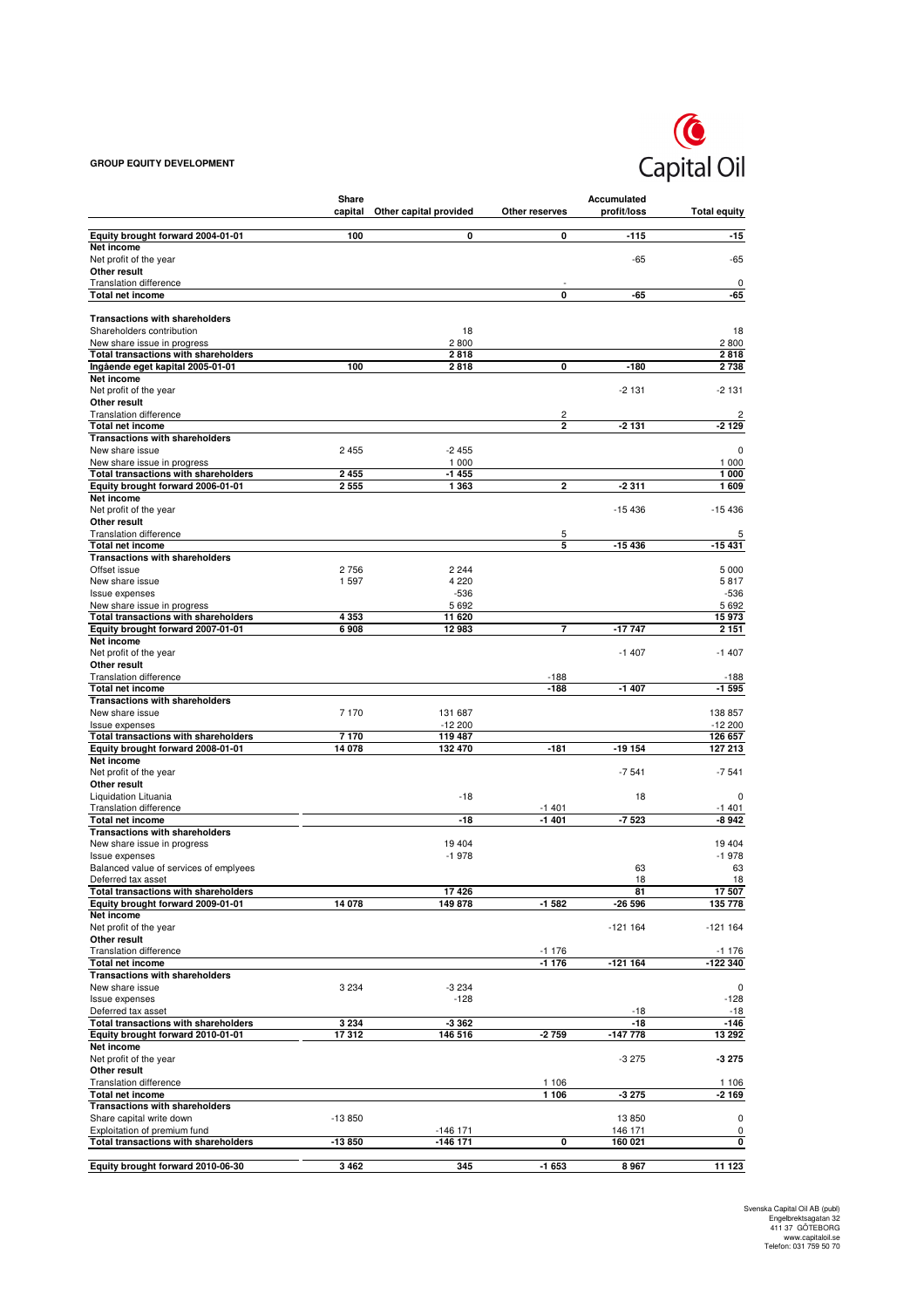

#### **CASH FLOW STATEMENT - THE GROUP**

|                                             | April 1-June 30 April 1-June 30 Jan 1-June 30 Jan 1-June 30 |             |             |          | Jan 1-Dec 31 |
|---------------------------------------------|-------------------------------------------------------------|-------------|-------------|----------|--------------|
|                                             | 2010                                                        | 2009        | 2010        | 2009     | 2009         |
| All amounts in KSEK                         | 3 months                                                    | 3 months    | 6 months    | 6 months | 12 months    |
| Operating activities                        |                                                             |             |             |          |              |
| Profit/loss before financial items          | $-1630$                                                     | $-1532$     | $-4144$     | $-3.365$ | $-119876$    |
| Adjustment for non-cash items               | 289                                                         | $-1555$     | 498         | $-891$   | 112 084      |
| Interest received                           | 0                                                           | 5           | $\mathbf 0$ | 5        | 77           |
| Interest paid                               | 0                                                           | $-17$       | $-2$        | $-23$    | $-62$        |
| Cash flow from operating activities         |                                                             |             |             |          |              |
| before working capital changes              | $-1341$                                                     | $-3099$     | $-3648$     | $-4274$  | $-7777$      |
| Cash flow from working capital changes      |                                                             |             |             |          |              |
| Decrease(+)/increase in receivables         | -6                                                          | 1 1 6 4     | $-283$      | 1 2 7 5  | 472          |
| Decrease(-)/increase in accounts payable    | 98                                                          | 66          | 306         | $-30$    | $-136$       |
| Decrease(-)/increase(+) in short-term debts | 79                                                          | $-500$      | 131         | $-1479$  | $-1085$      |
| Cash flow from operating activities         | $-1170$                                                     | $-2369$     | $-3494$     | $-4508$  | $-8526$      |
| Investing activities                        | 0                                                           | $-14$       | $\mathbf 0$ | $-17$    | -44          |
| Acquisition of exploration licenses         | 0                                                           | $-1.328$    | $\mathbf 0$ | $-3493$  | $-5089$      |
| Sale of equipment                           | 0                                                           | 0           | $\mathbf 0$ | 0        | 1 100        |
| Cash flow from investing activities         | 0                                                           | $-1342$     | $\mathbf 0$ | $-3510$  | -4 033       |
| Financing activities                        |                                                             |             |             |          |              |
| New share issue                             | 0                                                           | $\mathbf 0$ | 0           | 0        | $\Omega$     |
| Expenses from share issue                   | 0                                                           | $-59$       | $\mathbf 0$ | $-128$   | $-128$       |
| Cash flow from financing activities         | 0                                                           | $-59$       | 0           | $-128$   | $-128$       |
| Cash flow of the year                       | $-1170$                                                     | $-3770$     | $-3494$     | $-8146$  | $-12687$     |
| Cash at the beginning of the year           | 1514                                                        | 12 152      | 3838        | 16 5 28  | 16 5 28      |
| Exchange rate difference in cash            | 1                                                           | 0           | 1           | 0        | -3           |
| Cash at the end of the period               | 345                                                         | 8 3 8 2     | 345         | 8 3 8 2  | 3838         |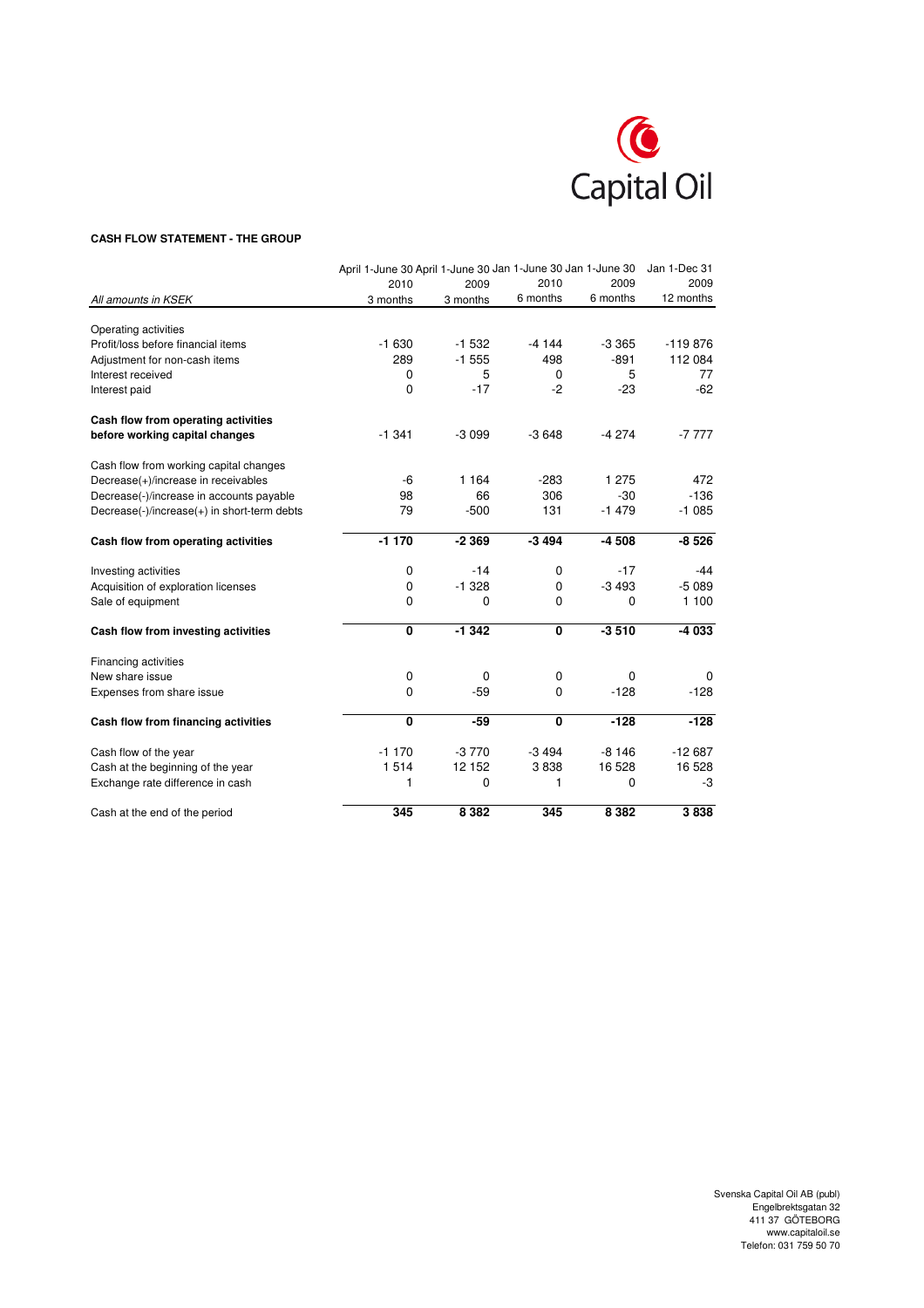

## **INCOME STATEMENT - PARENT COMPANY**

|                                        | April 1-June 30 | April 1-June 30 |          | Jan 1-June 30 Jan 1-June 30 | Jan 1-Dec 31 |
|----------------------------------------|-----------------|-----------------|----------|-----------------------------|--------------|
|                                        | 2010            | 2009            | 2010     | 2009                        | 2009         |
| All amounts in KSEK                    | 3 months        | 3 months        | 6 months | 6 months                    | 12 months    |
| <b>Sales</b>                           |                 |                 |          |                             |              |
| Net sales                              | 0               | 638             | 481      | 1 279                       | 2 3 2 0      |
|                                        | $\mathbf{0}$    | 638             | 481      | 1 2 7 9                     | 2 3 2 0      |
| Other expenses                         |                 |                 |          |                             |              |
| Other expenses                         | $-668$          | $-725$          | $-1850$  | $-1909$                     | $-3950$      |
| Personnel expenses                     | $-765$          | $-1196$         | $-1528$  | $-2344$                     | $-4105$      |
| Depreciation of tangible assets        | $-20$           | $-37$           | $-40$    | $-75$                       | $-124$       |
| Write-down of intangible assets        | 0               | 0               | $-843$   | 0                           | $-94048$     |
| Write-down of financial assets         | $-134$          | 0               | $-271$   | $\Omega$                    | $-25194$     |
| Write-down of tangible assets          | 0               | 0               | 0        | $\Omega$                    | $-5000$      |
| Capital loss from sale of tangible and |                 |                 |          |                             |              |
| intangible assets                      | $\mathbf 0$     | 0               | $\Omega$ | 0                           | $-1860$      |
|                                        | $-1.588$        | $-1958$         | $-4533$  | $-4328$                     | $-134281$    |
| <b>Operating income</b>                | $-1588$         | $-1320$         | -4 052   | $-3049$                     | $-131961$    |
| <b>Financial items</b>                 |                 |                 |          |                             |              |
| Interest income                        | 134             | 151             | 272      | 341                         | 622          |
| Currency exchange gains/losses         | 0               | $-91$           | 3        | $-132$                      | $-1181$      |
| Interest expense                       | -3              | -8              | -7       | $-12$                       | -17          |
|                                        | 131             | 52              | 268      | 197                         | $-576$       |
| Profit/loss after financial items      | $-1457$         | $-1268$         | $-3784$  | $-2852$                     | -132 537     |
| Net profit/loss                        | $-1457$         | $-1268$         | $-3784$  | $-2852$                     | -132 537     |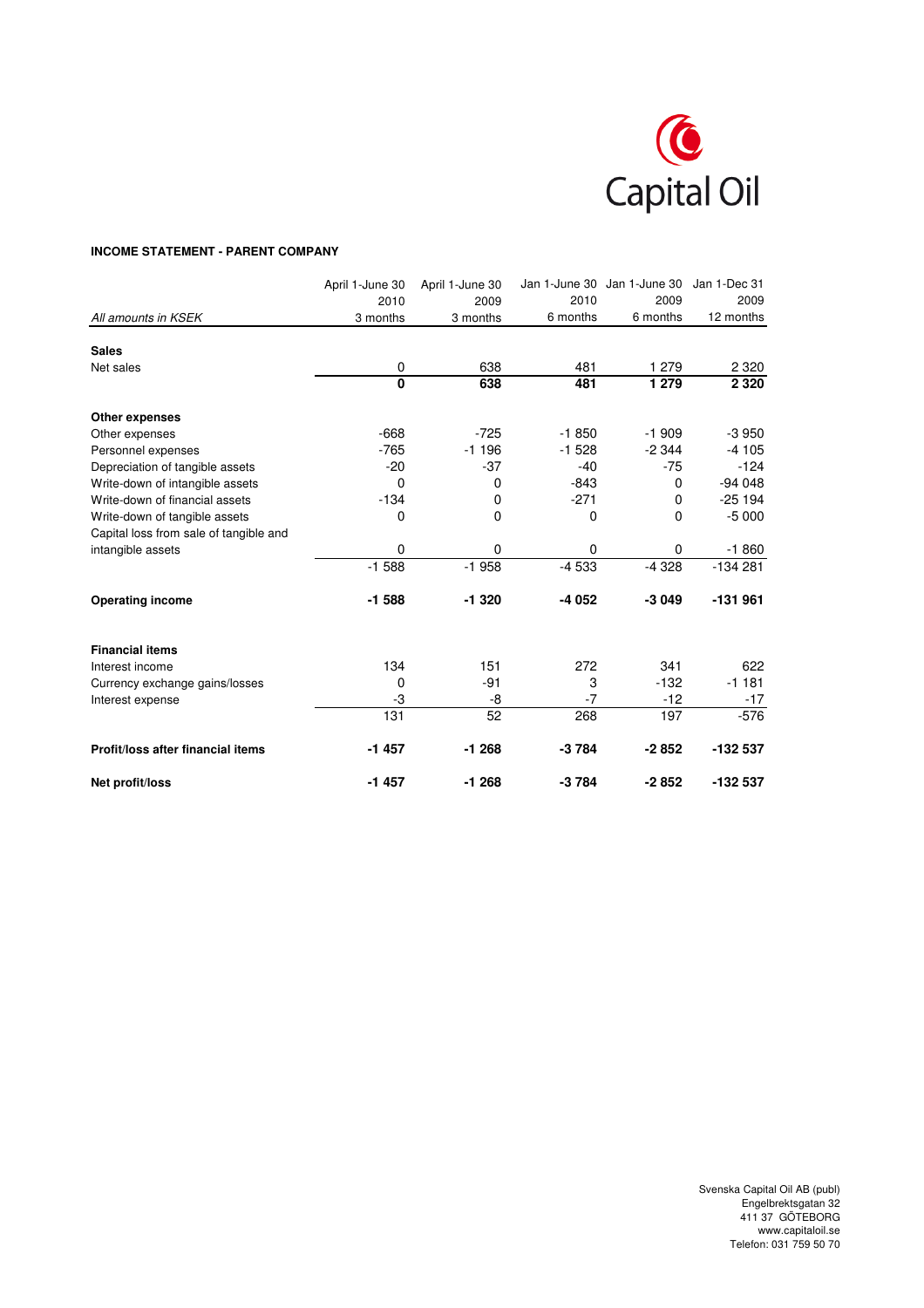

### **BALANCE SHEET - PARENT COMPANY**

| Amount in KSEK                        | 30 June 2010 | 30 June 2009 | 31 Dec 2009 |
|---------------------------------------|--------------|--------------|-------------|
| <b>ASSETS</b>                         |              |              |             |
| <b>Fixed assets</b>                   |              |              |             |
| <b>Tangible assets</b>                |              |              |             |
| Plant and machinery                   | 116          | 372          | 156         |
| Fixed assets under construction       | 2 0 3 3      | 9826         | 2 0 3 4     |
|                                       | 2 1 4 9      | 10 198       | 2 1 9 0     |
| <b>Financial assets</b>               |              |              |             |
| Participation in group companies      | 5 100        | 18 589       | 5 100       |
| Participation in associated companies | 0            | 80 336       | 0           |
| Other long-term receivables           | 0            | 4 0 5 7      | 0           |
| Loans to group companies              | 0            | 5998         | 0           |
|                                       | 5 100        | 108 980      | 5 100       |
| Total tangible and intangible assets  | 7 2 4 9      | 119 178      | 7 2 9 0     |
| <b>Current assets</b>                 |              |              |             |
| Short term receivables                |              |              |             |
| Accounts receivable                   | $\Omega$     | 11 716       | 0           |
| Other receivables                     | 359          | 207          | 143         |
| Prepaid expenses and accrued income   | 264          | 1 4 8 4      | 301         |
|                                       | 623          | 13 407       | 444         |
| Cash and bank balances                | 335          | 8 1 5 8      | 3806        |
| <b>Total current assets</b>           | 958          | 21 565       | 4 2 5 0     |
| <b>TOTAL ASSETS</b>                   | 8 2 0 7      | 140 743      | 11 540      |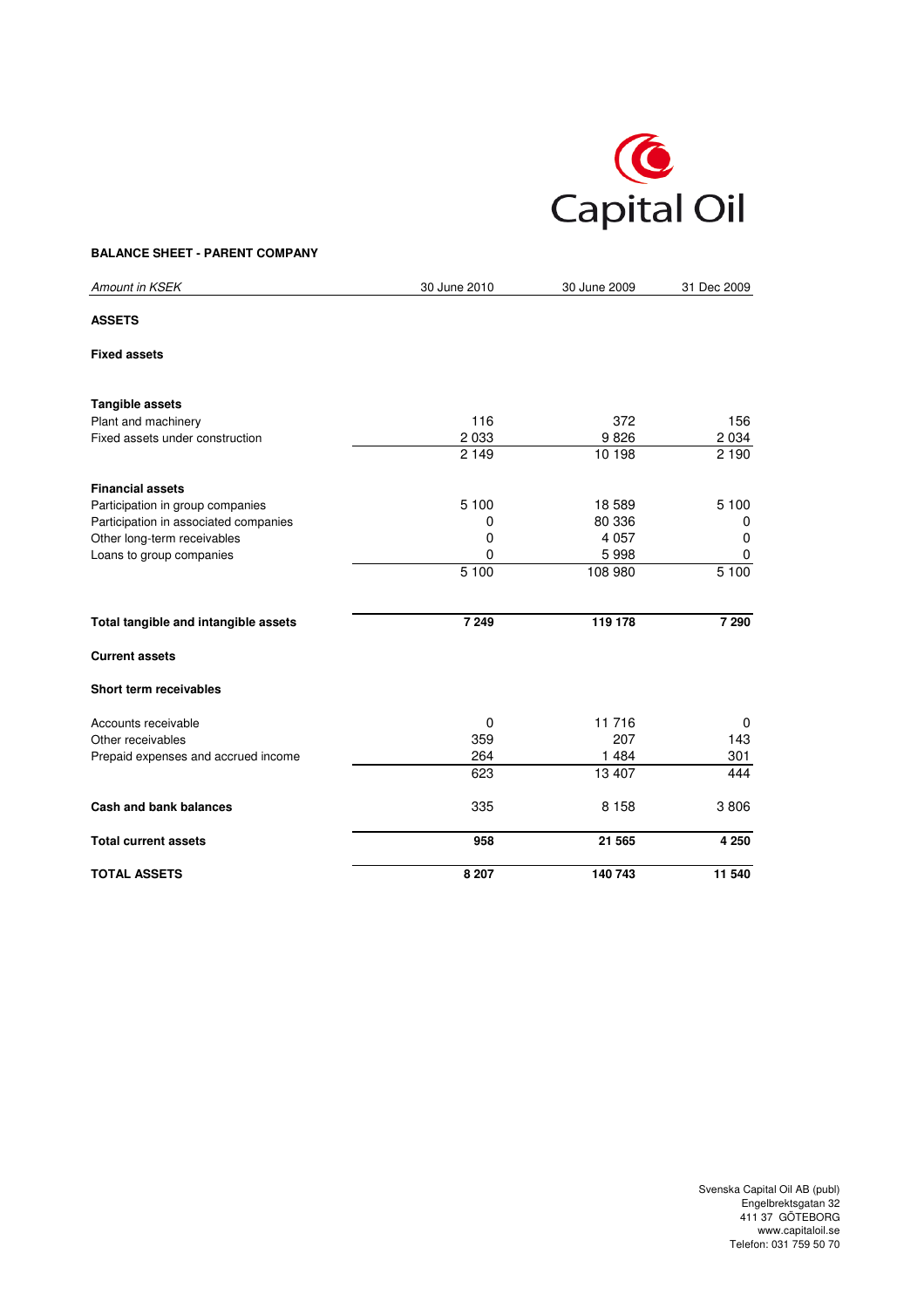

### **BALANCE SHEET - PARENT COMPANY**

| All amounts in KSEK                  | 30 June 2010 | 30 June 2009 | 31 Dec 2009 |
|--------------------------------------|--------------|--------------|-------------|
| <b>EQUITY AND LIABILITIES</b>        |              |              |             |
| <b>Equity</b>                        |              |              |             |
| <b>Restricted equity</b>             |              |              |             |
| Share capital                        | 3462         | 17312        | 17312       |
| <b>Statutory reserves</b>            | 345          | 345          | 345         |
|                                      | 3807         | 17657        | 17657       |
| Non-restricted equity                |              |              |             |
| Profit/Loss brought forward          | 6 2 1 4      | $-21270$     | $-21270$    |
| Share premium reserve                | 0            | 146 171      | 146 171     |
| Profit/loss for the year             | $-3784$      | $-2852$      | $-132537$   |
|                                      | 2 4 3 0      | 122 049      | $-7636$     |
| <b>Total equity</b>                  | 6 237        | 139 706      | 10 021      |
| Long-tem debts                       |              |              |             |
| Loan from group companies            | 198          | 0            | 195         |
| Total long-term debts                | 198          | 0            | 195         |
| <b>Short-term debts</b>              |              |              |             |
| Accounts payable                     | 606          | 355          | 250         |
| Other short-term liabilities         | 178          | 110          | 475         |
| Accrued expenses and deferred income | 988          | 572          | 599         |
| <b>Total short-term debt</b>         | 1772         | 1 0 3 7      | 1 3 2 4     |
| <b>TOTAL EQUITY AND LIABILITIES</b>  | 8 2 0 7      | 140 743      | 11 540      |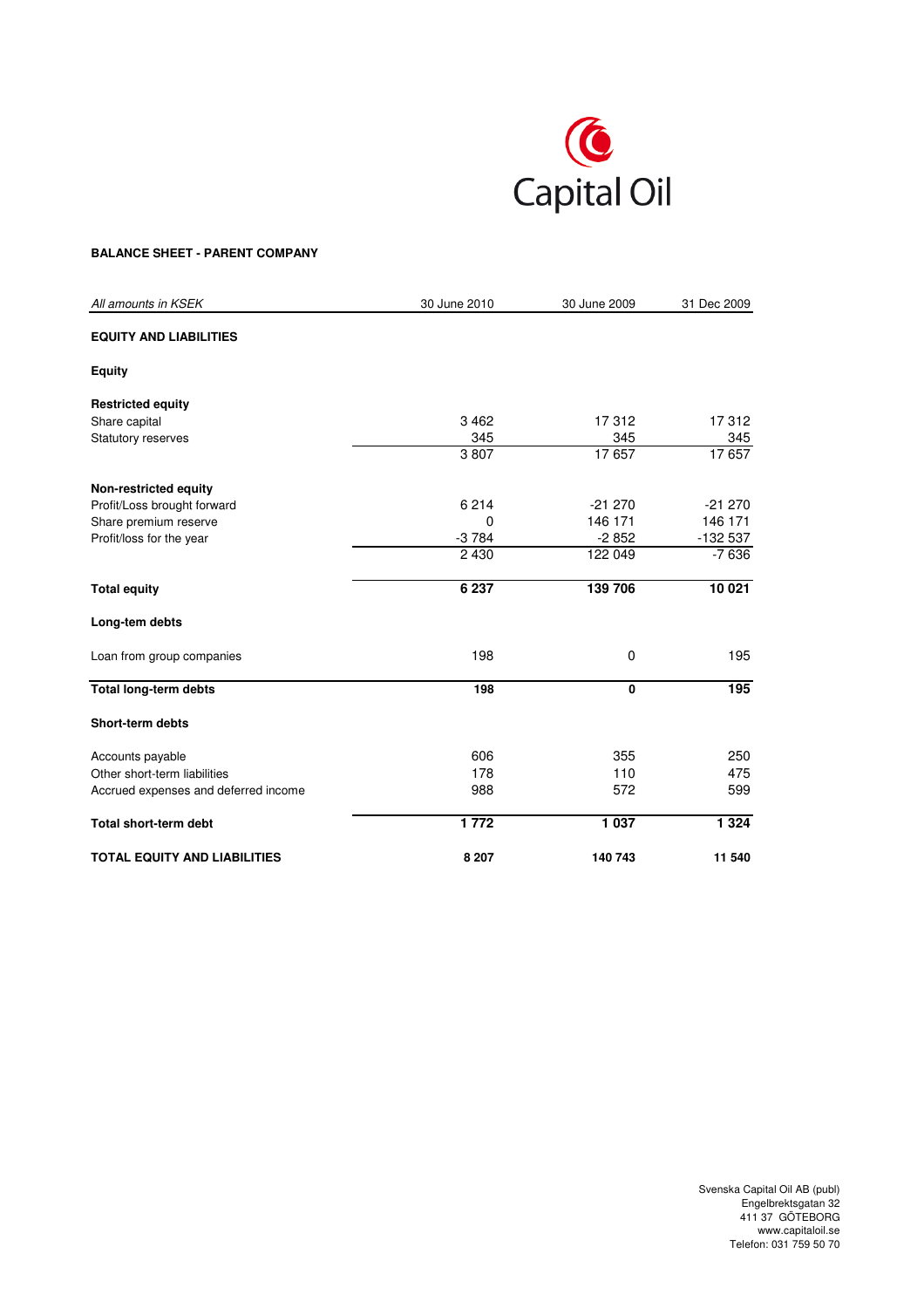

## **PARENT COMPANY EQUITY CHANGE**

|                                   |          |                              |          | Share      |             |                     |
|-----------------------------------|----------|------------------------------|----------|------------|-------------|---------------------|
|                                   | Share    | <b>Statutory Share issue</b> |          | Premium    |             |                     |
|                                   | capital  | reserves in progress         |          | reserve    | Profit/loss | <b>Total equity</b> |
| Equity brought forward 2003-01-01 | 100      |                              |          |            | $-110$      | -10                 |
| Net profit of the year            |          |                              |          |            | -5          | $-4$                |
| Equity carried forward 2003-12-31 | 100      | 0                            | 0        | 0          | -115        | $-15$               |
| Equity brought forward 2004-01-01 | 100      | 0                            | 0        | 0          | -115        | $-15$               |
| Shareholders contribution         |          |                              |          |            | 18          | 18                  |
| New share issue in progress       |          | $\mathbf 0$                  | 2800     |            |             | 2800                |
| Net rpofit of the year            |          |                              |          |            | $-45$       | -45                 |
| Equity carried forward 2004-12-31 | 100      | 0                            | 2800     | 0          | $-142$      | 2758                |
| Equity brought forward 2005-01-01 | 100      | 0                            | 2800     | 0          | -142        | 2758                |
| New share issue                   | 2455     | 345                          | $-2800$  |            |             | $\Omega$            |
| New share issue in progress       |          |                              | 1 000    |            |             | 1 0 0 0             |
| Net profit of the year            |          |                              |          |            | $-2139$     | -2 139              |
| Equity carried forward 2005-12-31 | 2 5 5 5  | 345                          | 1 000    | 0          | $-2281$     | 1619                |
| Equity brought forward 2006-01-01 | 2 5 5 5  | 345                          | 1 000    | 0          | $-2281$     | 1619                |
| Offset issue                      | 2756     |                              |          | 2 2 4 4    |             | 5 0 0 0             |
| New share issue                   | 1 5 9 7  |                              | $-1000$  | 5 2 2 0    |             | 5817                |
| <b>Issue expenses</b>             |          |                              |          | -536       |             | -536                |
| New share issue in progress       |          |                              | 5692     |            |             | 5692                |
| Net profit of the year            |          |                              |          |            | $-15016$    | $-15016$            |
| Equity carried forward 2006-12-31 | 6908     | 345                          | 5692     | 6928       | -17 297     | 2576                |
|                                   |          |                              |          |            |             |                     |
| Equity brought forward 2007-01-01 | 6908     | 345                          | 5692     | 6928       | -17 297     | 2576                |
| New share issue                   | 7 1 7 0  |                              | $-5692$  | 137 379    |             | 138 857             |
| New share issue in progress       |          |                              |          |            |             | 0                   |
| Issue expenses                    |          |                              |          | $-12200$   |             | $-12200$            |
| Net profit of the year            |          |                              |          |            | $-1677$     | $-1677$             |
| Equity carried forward 2007-12-31 | 14 078   | 345                          | 0        | 132 107    | -18 974     | 127 556             |
| Equity brought forward 2008-01-01 | 14 078   | 345                          | 0        | 132 107    | -18 974     | 127 556             |
| New share issue in progress       |          |                              | 17427    |            |             | 17427               |
| Net profit of the year            |          |                              |          |            | $-2296$     | $-2296$             |
| Equity carried forward 2008-12-31 | 14 078   | 345                          | 17427    | 132 107    | $-21270$    | 142 687             |
| Equity brought forward 2009-01-01 | 14 078   | 345                          | 17427    | 132 107    | $-21270$    | 142 687             |
| New share issue                   | 3 2 3 4  |                              | $-3234$  |            |             | 0                   |
| New share issue in progress       |          |                              | $-14193$ | 14 193     |             | 0                   |
| Issue expenses                    |          |                              |          | $-129$     |             | $-129$              |
| Net profit of the year            |          |                              |          |            | -132 537    | $-132537$           |
| Equity carried forward 2009-12-31 | 17312    | 345                          | 0        | 146 171    | -153 807    | 10 021              |
|                                   |          |                              |          |            |             |                     |
| Equity brought forward 2010-01-01 | 17312    | 345                          | 0        | 146 171    | -153 807    | 10 021              |
| Share capital write down          | $-13850$ |                              |          |            | 13 850      | 0                   |
| Exploitation of premium fund      |          |                              |          | $-146$ 171 | 146 171     | 0                   |
| Net profit of the year            |          |                              |          |            | $-3784$     | -3 784              |
| Equity carried forward 2010-06-30 | 3 4 6 2  | 345                          | 0        | 0          | 2 4 3 0     | 6 237               |

Svenska Capital Oil AB (publ) Engelbrektsgatan 32 411 37 GÖTEBORG www.capitaloil.se Telefon: 031 759 50 70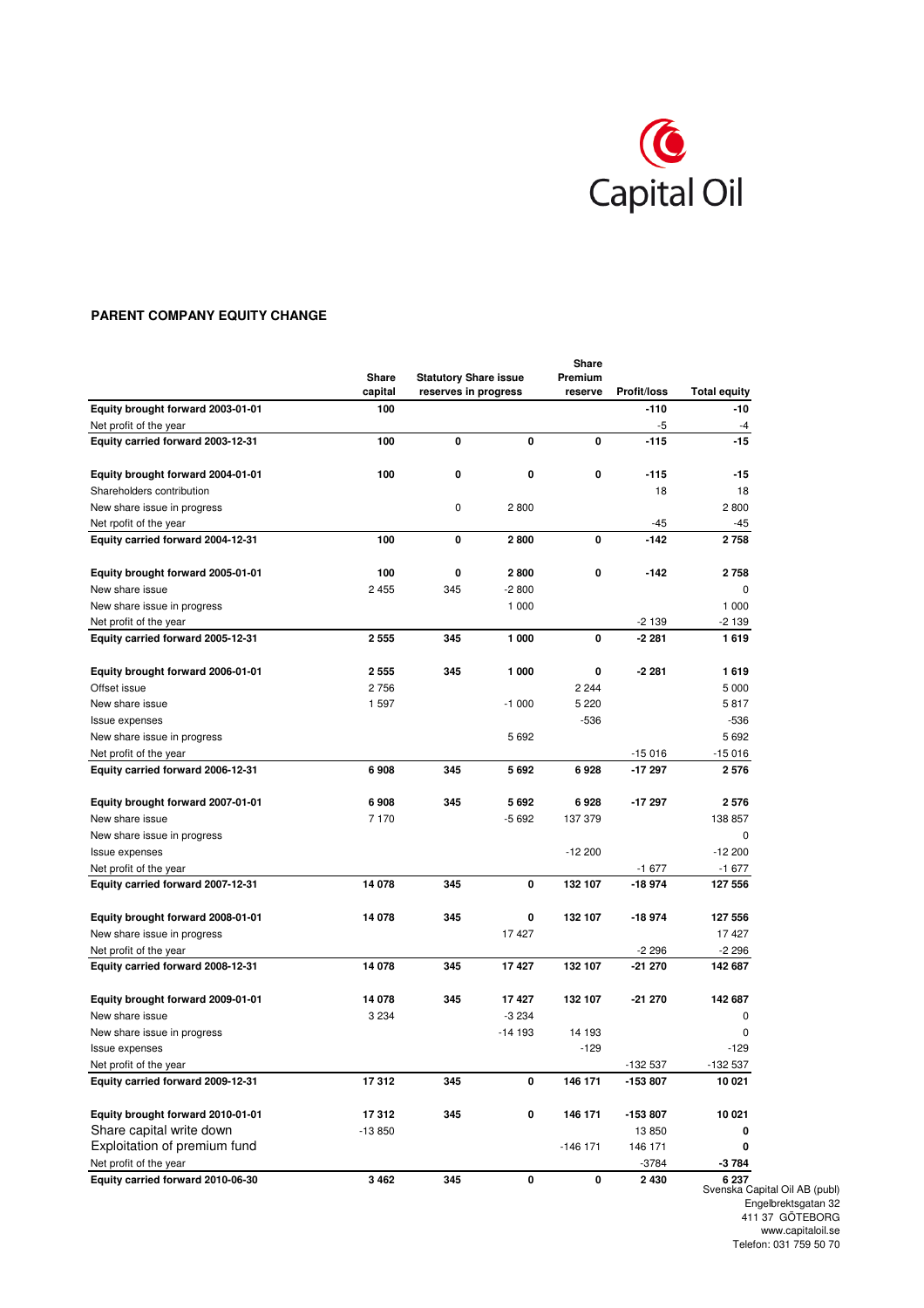

#### **CASH FLOW STATEMENT - PARENT COMPANY**

|                                             | April 1-June 30 | April 1-June 30 | Jan 1-June 30 | Jan 1-June 30 | Jan 1-Dec 31 |
|---------------------------------------------|-----------------|-----------------|---------------|---------------|--------------|
|                                             | 2010            | 2009            | 2010          | 2009          | 2009         |
| All amounts in KSEK                         | 3 months        | 3 months        | 6 months      | 6 months      | 12 months    |
| Operating activities                        |                 |                 |               |               |              |
| Profit/loss before financial items          | $-1588$         | $-1.320$        | $-4052$       | $-3049$       | $-131961$    |
| Adjustment for non-cash items               | 155             | $-1862$         | 313           | $-1204$       | 123 192      |
| Interest received                           | 0               | 5               | 0             | 5             | 76           |
| Interest payed                              | $-1$            | $-12$           | -3            | $-23$         | $-61$        |
| Cash low from operating activities          |                 |                 |               |               |              |
| before working capital changes              | $-1434$         | $-3189$         | $-3742$       | $-4271$       | $-8754$      |
| Cash flow from working capital changes      |                 |                 |               |               |              |
| Decrease(+)/increase in receivables         | 79              | 1 2 8 6         | $-179$        | 1 3 1 1       | 1458         |
| Decrease(-)/increase in accounts payable    | 125             | 2               | 357           | $-72$         | $-177$       |
| Decrease(-)/increase(+) in short term debts | 84              | $-450$          | 93            | $-1492$       | $-1101$      |
| Cash flow from operating activities         | $-1146$         | $-2351$         | $-3471$       | $-4524$       | $-8574$      |
| Investing activities                        |                 |                 |               |               |              |
| Purchase of plant and equipment             | 0               | 0               | 0             | -3            | -4           |
| New loans to Joint Activity                 | 0               | $-1.328$        | 0             | $-3493$       | $-5089$      |
| Sale of equipment                           | 0               | 0               | 0             | 0             | 1 100        |
| Cash flow from investing activities         | 0               | $-1328$         | 0             | $-3496$       | $-3993$      |
| Financeing activities                       |                 |                 |               |               |              |
| New share issue                             | 0               | 0               | 0             | $\Omega$      |              |
| <b>Issue expenses</b>                       | 0               | $-58$           | 0             | $-128$        | $-128$       |
| Decrease(-)/increase(+) in long term debts  | -1              | 0               | 0             | 0             | 195          |
| Cash flow from financing activities         | $-1$            | $-58$           | 0             | $-128$        | 67           |
| Cash flow for the year                      | $-1147$         | $-3737$         | $-3471$       | $-8148$       | $-12500$     |
| Cash at the beginning of the year           | 1 4 8 2         | 11 895          | 3806          | 16 306        | 16 306       |
| Cash at the end of period                   | 335             | 8 1 5 8         | 335           | 8 1 5 8       | 3806         |